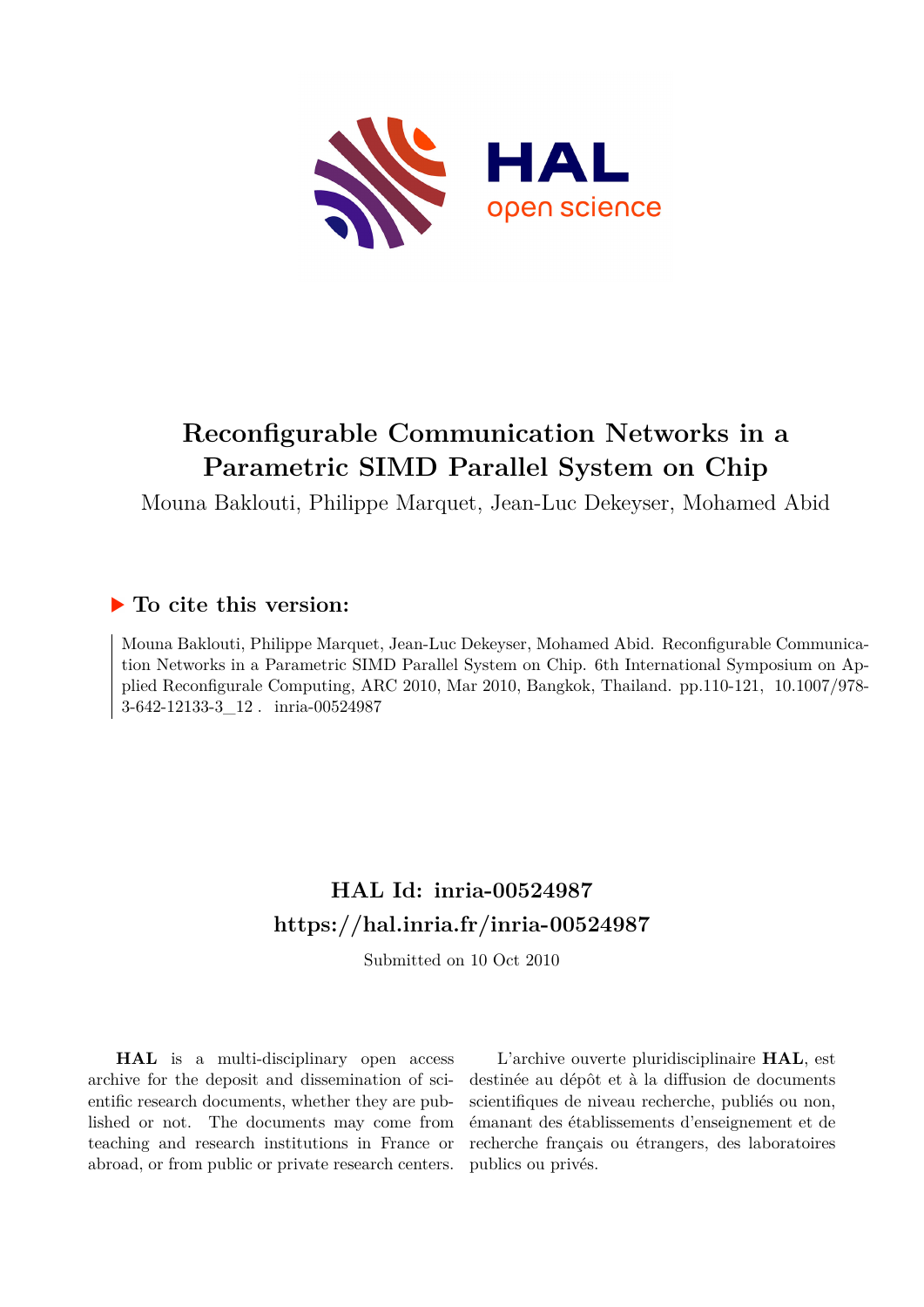## **Reconfigurable Communication Networks in a Parametric SIMD Parallel System on Chip**

Mouna Baklouti, Philippe Marquet, Jean Luc Dekeyser, and Mohamed Abid

INRIA, University of Lille, France CES, University of Sfax, Tunisia *{*mouna.baklouti,philippe.marquet,jean-luc.dekeyser*}*@lifl.fr, mohamed.abid@enis.rnu.tn

**Abstract.** The SIMD parallel systems play a crucial role in the field of intensive signal processing. For most the parallel systems, communication networks are considered as one of the challenges facing researchers. This work describes the FPGA implementation of two reconfigurable and flexible communication networks integrated into mppSoC. An mppSoC system is an SIMD massively parallel processing System on Chip designed for data-parallel applications. Its most distinguished features are its parameterization and the reconfigurability of its interconnection networks. This reconfigurability allows to establish one configuration with a network topology well mapped to the algorithm communication graph so that higher efficiency can be achieved. Experimental results for mpp-SoC with different communication configurations demonstrate the performance of the used reconfigurable networks and the effectiveness of algorithm mapping through reconfiguration.

**Keywords:** Reconfigurable architectures, communication networks, SIMD processors, parallel architectures, FPGA.

#### **1 Introduction**

Embedded image or signal processing applications require high performance systems and highly integrated implementation solutions. They are mostly developed on embedded systems with high performance processing units like DSP or Single Instruction Multiple Data (SIMD) processors. While SIMD systems may have been out of fashion in the 1990s, they are now developed to make effective use of the millions of transistors available and to be based on the new design methodologies such as IP (Intellectual Property) reuse. Nowadays we have a great variety of high capacity programmable chips, also called reconfigurable devices (FPGAs) where we can easily integrate complete SoCs architectures for many different applications. Due to the inherent flexibility of these devices, designers are able to quickly develop and test several hardware(HW)/software(SW) architectures. In this paper, we used Altera [16] reconfigurable devices to implement the mppSoC (massively parallel processing System on Chip) architecture and get experimental results. Our contribution to SIMD on-chip design domain

P. Sirisuk et al. (Eds.): ARC 2010, LNCS 5992, pp. 110[–121,](#page-12-0) 2010.

<sup>-</sup>c Springer-Verlag Berlin Heidelberg 2010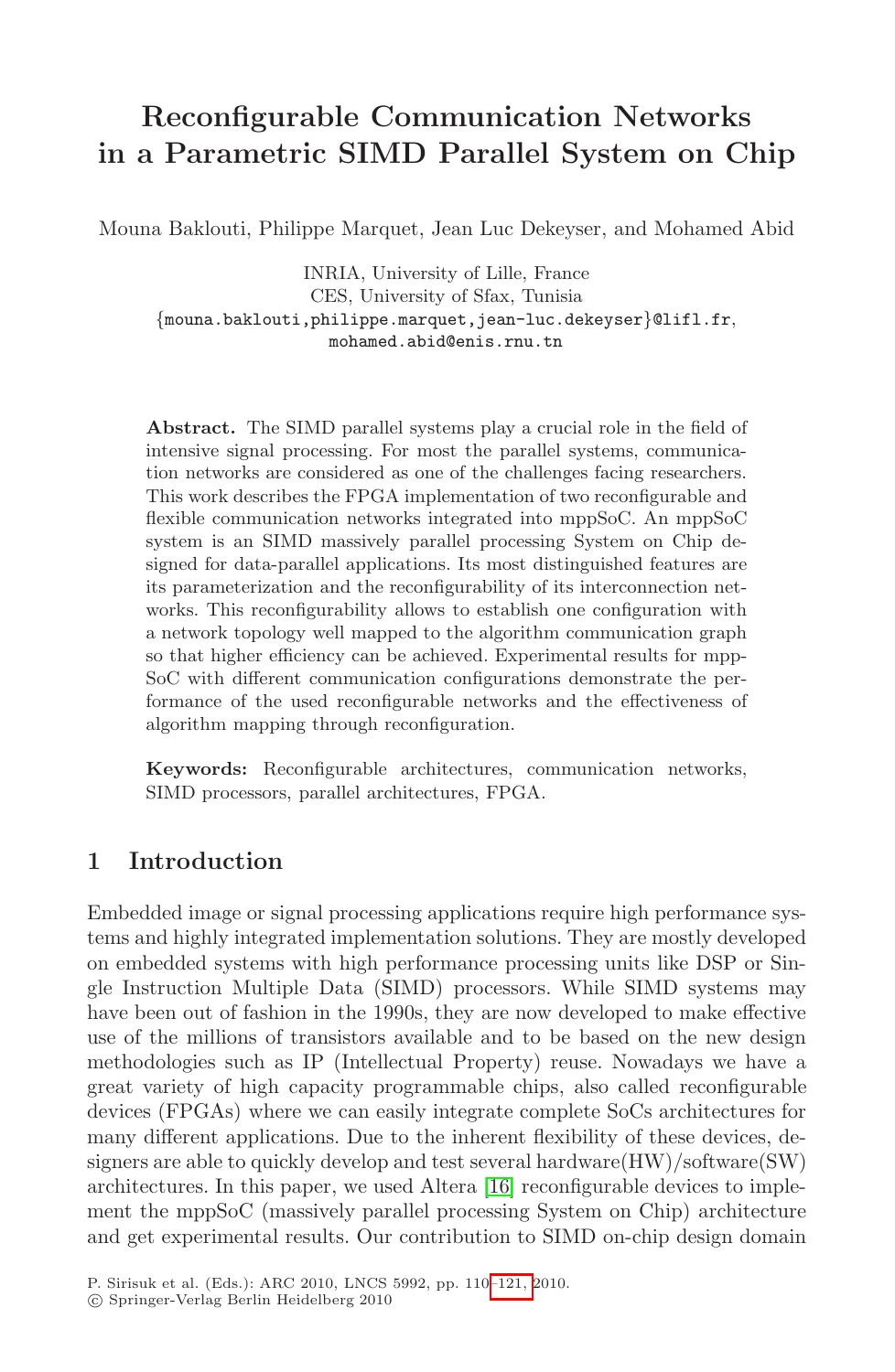consists in the implementation at an RTL abstraction level of a parameterized system with flexible reconfigurable networks: one dedicated to neighboring communications and one to assure point to point communications. Reconfiguration is accomplished through instructions. The designer can choose the appropriate mppSoC configuration to execute a given application.

This paper is structured as follows. Section 2 presents several SIMD architectures and focuses on the implementation of their interconnection networks. Section 3 briefly introduces the mppSoC platform. Section 4 details the integration of reconfigurable communication networks in the mppSoC design. Section 5 discusses some algorithms varying the used interconnection network. Finally, Section 6 summarizes the contribution with a brief outlook on future work.

#### **2 Related Works**

Due to rapid advancement in VLSI technology, it has become feasible to construct massively parallel systems, most of them are based on static interconnection structures as meshes, trees and hypercubes. Typically, an SIMD implementation [3] consists of a Control Unit, a number of processing elements (PE) communicating through an interconnection network (ICN), which often are custom-made for the type of application it is intended for. If the ICN does not provide direct connection between a given pair of processors, then this pair can exchange data via an intermediate processor. The ILLIAC IV [5] used such an interconnection scheme. The ICN in the ILLIAC IV allowed each PE to communicate directly with 4 neighboring PEs in an 8x8 matrix pattern. So, to move data between two PEs, that are not directly connected, the data must be passed through intermediary PEs by executing a programmed sequence of data transfers [4]. This can lead to excessive execution time if more irregular communications are needed. The same problem of communication bottleneck is encountered with other architectures like [10] and [13], which may cause a significant increase in the cycle count of the program. Other new SIMD architectures have been proposed [7] [14] but they don't perform irregular communications since they integrate only a neighborhood ICN. A nearest neighbor ICN is good for applications where the communications are restricted to neighboring PEs. However, there are several problems which require non local communications. Some massively parallel machines [15] [8] have a scheme to cover such communication patterns. But, they integrate a static ICN. The problem is that different applications might have different demands for the architecture. Several reconfigurable SIMD architectures have appeared. The Morphosys [12] proposed dynamically reconfigurable SoC architecture. It contains a sophisticated programmable tri-level ICN. This gives efficient regular applications, but unfortunately non neighbours communications seem to be tedious and time consuming. RC-SIMD [2] is a reconfigurable SIMD architecture based on two segmented unidirectional communication busses. It is powerful in term of neighboring communications even between distant-PEs, however not efficient for irregular communications. A dynamically reconfigurable SIMD processor array is also described in [1]. It includes a two-dimensional array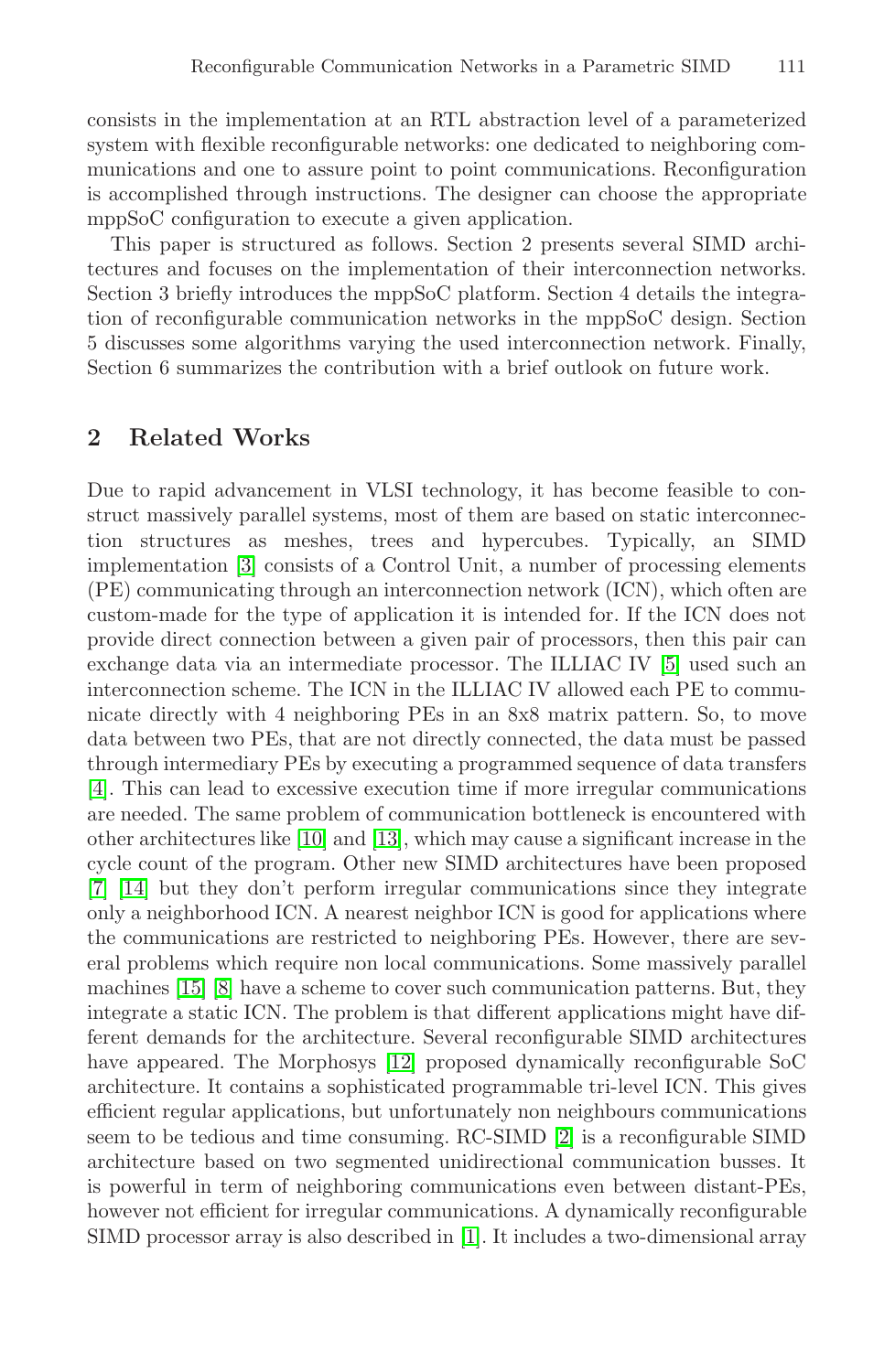of 64x64 identical PEs. It is dedicated to compute programmable mask-based image processing with only support of small local neighboring operations.

Previous proposals appear incomplete from an application perspective. While some architectures are powerful in term of inter-PE communication and some of them are reconfigurable, they can not perform non local operations efficiently. These parallel architectures are not flexible nor scalable to support the requirements of different data parallel applications. The proposed system extends these works by using flexible reconfigurable communication networks based on parametric architecture. In the following, we propose a model of a parallel SIMD system for SoC named mppSoC and we describe its different components.

## **3 MppSoC Design**

MppSoC is an SIMD massively parallel processing System on Chip built within nowadays processors. It is composed of a number of 32-bit PEs, each one attached to a local memory and potentially connected to its neighbours via a regular network. Furthermore, a massively parallel Network on Chip, mpNoC, is able to perform irregular communications. The whole system is controlled synchronously by an Array Controller Unit (ACU). The ACU and PEs are built from the same processor IP (the miniMIPS [17] in this work). The ACU is a complete processor, having 5 stages of pipelining, whereas the PE is a reduced one having only the 3 last execution units. This processor building methodology has a significant gain allowing the integration of a large number of PE on a chip. The ACU transfers parallel arithmetic and data processing instructions to the processor array, and handles any control flow or serial computation that cannot be parallelized. The overall structure of the mppSoC architecture and pipeline is shown in Fig. 1. The pipelined mppSoC architecture has been described in previous papers [11]. Since mppSoC is designed as a parametric architecture, the designer has to set some parameters in order to generate one configuration on FPGA such as the number of PEs, the memory size and the topology of the neighborhood network if it exists.

The mppSoC system is programmed by a single instruction stream partitioned into sequential and parallel instructions. The mppSoC instruction set is derived from the IP processor instruction set used in the design which is modified by adding parallel instructions. Some specific instructions control the two networks, allowing data transfer. Below, we will detail the mppSoC networks.

## **4 MppSoC Communication Networks**

In order to improve the parallel system performances, and to satisfy the requirements of different data parallel applications we propose flexible and reconfigurable communication networks. Availability of such communication is critical to achieve high performance. MppSoC networks are partitioned into two types: regular and irregular networks. The designer can use none, one or both routers to construct the needed mppSoC configuration.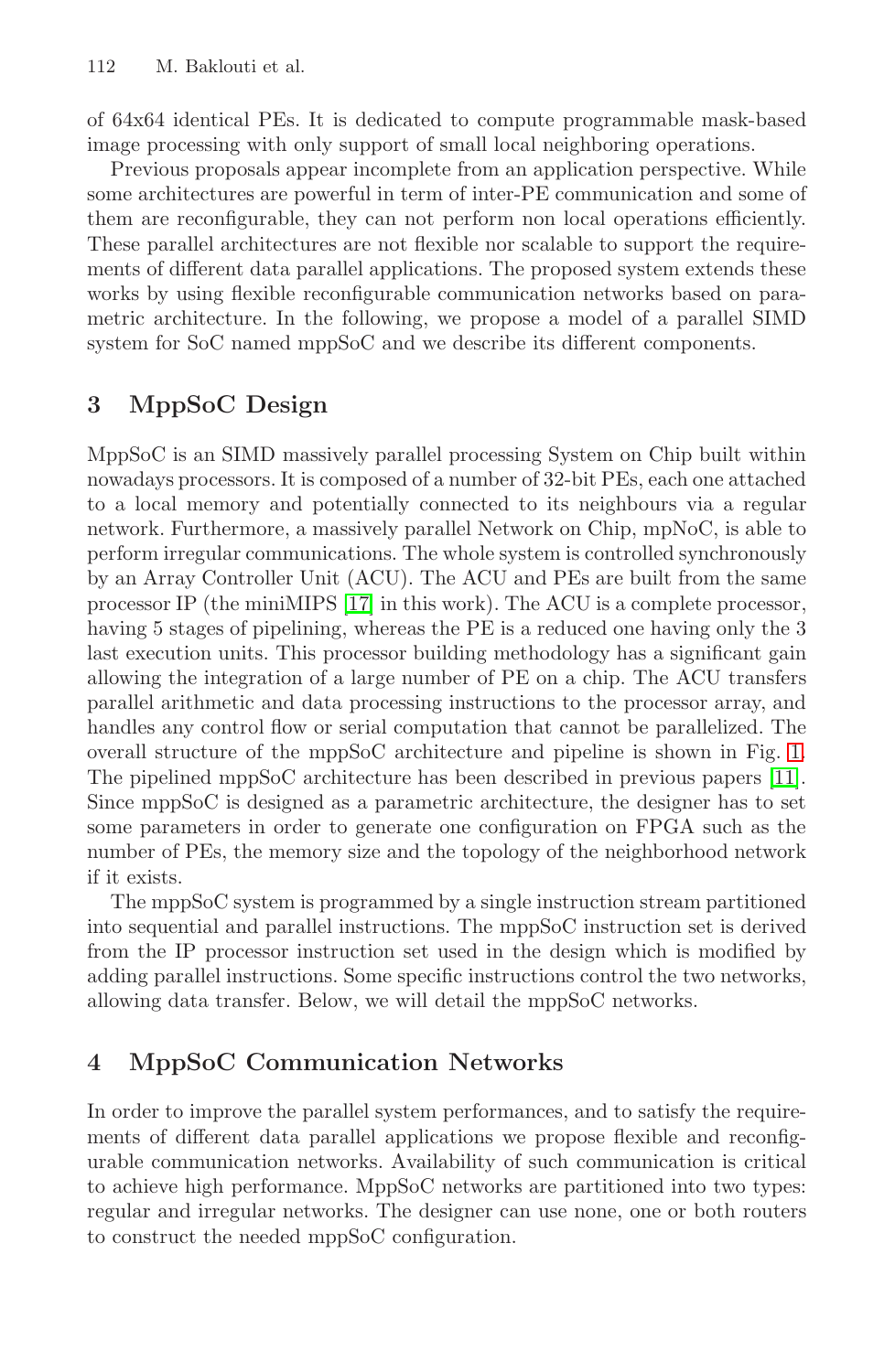

**Fig. 1.** MppSoC Design

#### **4.1 Reconfigurable Massively Parallel Network on Chip**

The mpNoC IP is an irregular network performing point to point communications. It accomplishes three main functions in the mppSoC system. Firstly, the mpNoC is able to connect, in parallel, any PE with another one. Secondly, the mpNoC could connect the PEs to the mppSoC devices. Thirdly, it is able to connect the ACU to any PE. The mpNoC allows parallel I/O transfers solving the need of a high bandwidth required by data parallel applications. It consists mainly of a Mode Manager responsible of establishing the needed communication mode and an interconnection network assuring data transfer. MpNoC input and output ports are connected to switches controlled by the ACU, as shown in Fig. 2. Theses switches allow to connect either the PEs or the I/O devices and the ACU to the mpNoC, depending on the chosen communication mode issued from the ACU to the Mode Manager. In fact, the communication mode could be set at runtime through a mode instruction, when executed the corresponding connections are activated. The mpNoC reconfiguration is performed in two levels. The first level is at compile time where the designer chooses to integrate mpNoC with a selected interconnection network. The second level is during real-time where the communication protocol between the different devices can be altered based on the mode instruction. The proposed mpNoC is scalable according to the number of PEs connected to the network. It integrates an interconnect, responsible of transferring data from sources to destinations, which may be of different types (bus, crossbar, multi-stages, etc). Different networks are provided in a library needed when designing mppSoC. Allowing the designer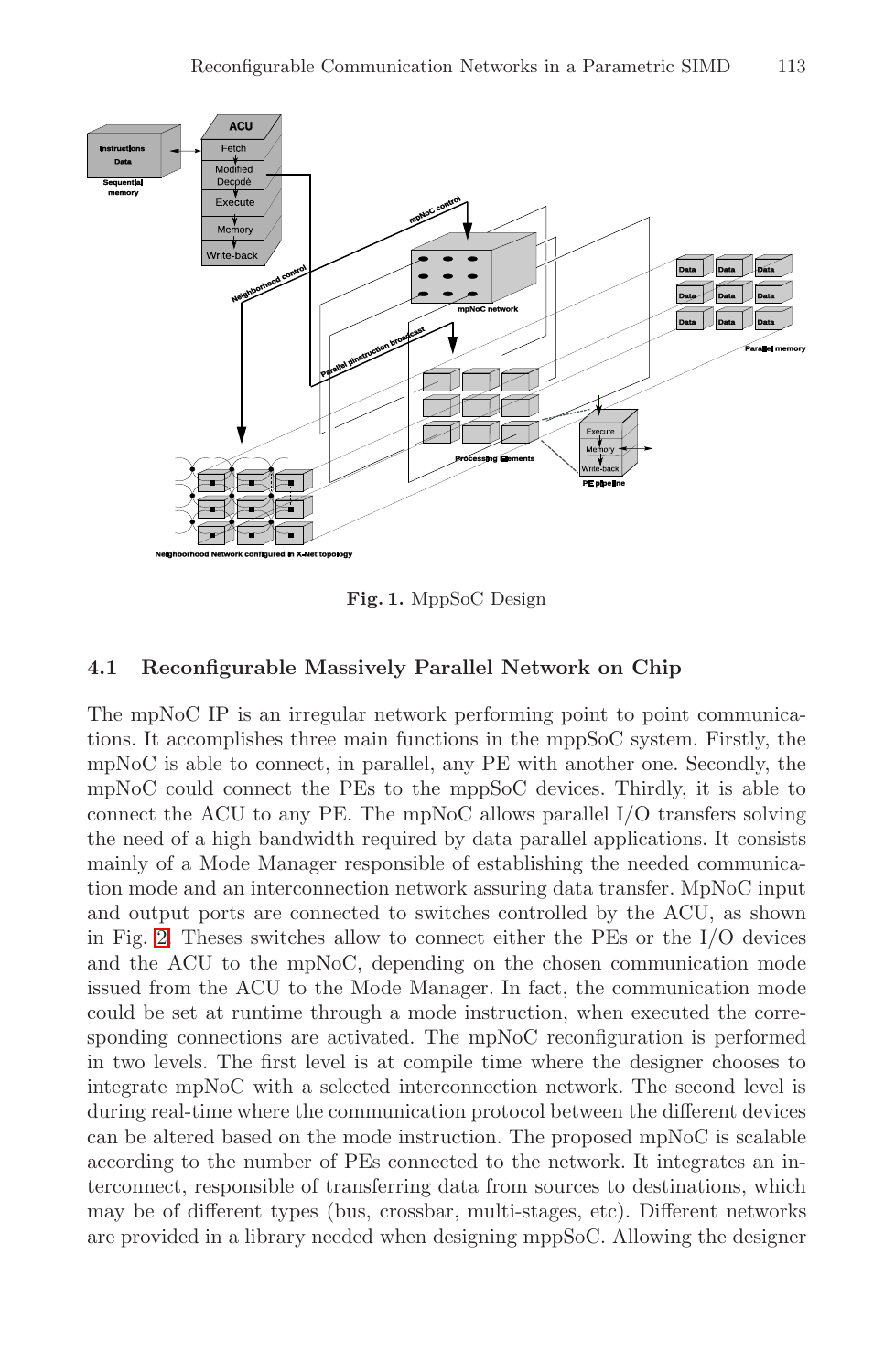

**Fig. 2.** mpNoC integration into mppSoC

to choose the internal network increases run-time performances. The interconnect interface is generic in order to support a configurable size (4x4, 32x32 for example). While targeting an mpNoC integration into mppSoC, the number of mpNoC sources and destinations is equal to the number of PEs. When using mpNoC, we integrate also a controller to ensure synchronization between PEs since it is the most SIMD important feature. The mpNoC controller verifies if data transferred by the sender is received by the corresponding receiver. At the end of the transmission, the mpNoC controller sends an acknowledgment to the ACU in order to continue executing instructions. The ACU does not issue a new instruction until the communication occurs.

#### **4.2 Reconfigurable Neighbourhood Network**

In most data parallel applications, processors work on neighboring data and need to communicate fast among themselves for high performance. Thus a neighbourhood network is also integrated in the mppSoC system. Most common data parallel algorithms need a broad range of processor connectivities for efficient execution. Each of these connectivities may perform well for some tasks and badly for others. Therefore, using a network with a selective broadcast capability, various configurations can be achieved, and consequently, optimal performance can be achieved. We propose different regular network topologies: linear array, ring, mesh, torus, and xnet (a two dimensional toroidal with extra diagonal links). To change from one topology to another the programmer has to use the mode instruction with the appropriate topology value in order to assure the appropriate connections. Five values are defined to specify the provided 5 topologies. In fact, if selected, the neighborhood network with a given topology is generated at compile time. Then the different neighboring links could be changed at run-time. To achieve a high reusability and reconfigurability, the neighborhood network consists of routing elements or switches that are connected to the PEs. Their interface is equipped with 9 ports or interfaces: north, east, south, west, north east, north west, south east, south west and local. The local one is the port that communicates to its attached PE. The switcher activates the appropriate port to transfer data to the needed destination. The way it forwards the data depends on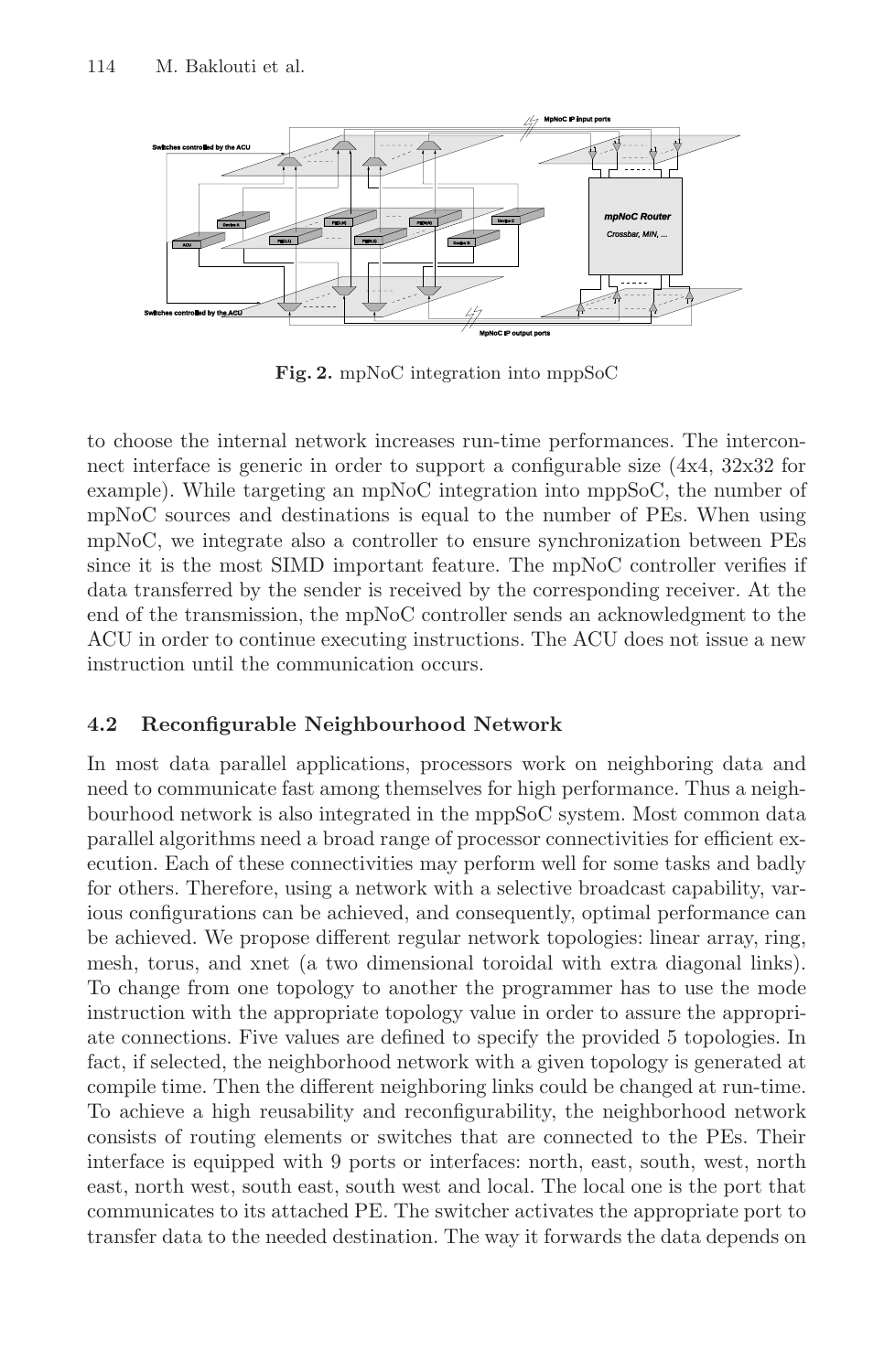the executed communication instruction. The network is controlled by the ACU through mode instruction. At every mode instruction, the switches determine a new network topology for the system. In a sense, this is an extension of the SIMD paradigm because for each instruction, the data manipulating the connectivity are controlled in exactly the same way as the data for computing. Circuit switching was adopted to establish the connection, and as a result, a very long path can be established in a large system. In the regular communication, we can specify the distance between PEs on the same row or column or diagonal (in the case of Xnet). The distance defines the number of paths needed to achieve the communication between the PE sender and the other receiver. Consequently, one PE can communicate, not only to his direct neighbour, but also to more distant PE. The nearest neighbourhood network is different from the mpNoC, since it is faster with a less significant communication overhead. In this case, all PE communications take place in the same direction at the same time. Since each interconnection function is a bijection, this transfer of data occurs without conflicts. Sending and receiving data through networks are managed by different communication instructions that will be described in the following subsection.

#### **4.3 Communication Instruction Set**

We identify different instructions to program an mppSoC system: processor instructions, micro instructions and specific instructions which are encoded from the processor instructions. Communication instructions, MODE, SEND and RE-CEIVE, are examples of specific ones. They may be used in different ways to ensure various functions.

**MODE** instruction serves to establish the needed communication mode in the case of mpNoC or the network topology in the case of neighborhood communication. It relies on the store SW instruction: SW cst, @ModeManager, where:

- **–** @ModeManager = "0x00009003" for mpNoC and "0x00009004" for the neighborhood network.
- **–** cst is the chosen defined value that corresponds to the mpNoC communication mode or the topology of the neighborhood network.

The mode values are defined in the mppSoC configuration file. After setting the required interconnection, data transfers will occur through SEND and RECEIVE instructions.

**SEND** instruction serves to send data from the sender to the corresponding receiver, based on the SW instruction: SW data, address. The 32bits address can be partitioned in different fields depending on the established mpNoC mode. It contains in case of:

- **–** PE-PE Mode: the identity of the PE sender, the identity of the PE receiver and the PE memory address;
- **–** PE-ACU Mode: the identity of the PE sender and the ACU memory address;
- **–** ACU-PE Mode: the identity of the PE receiver and the PE memory address;
- **–** PE-Device Mode: the identity of the PE sender and the device address;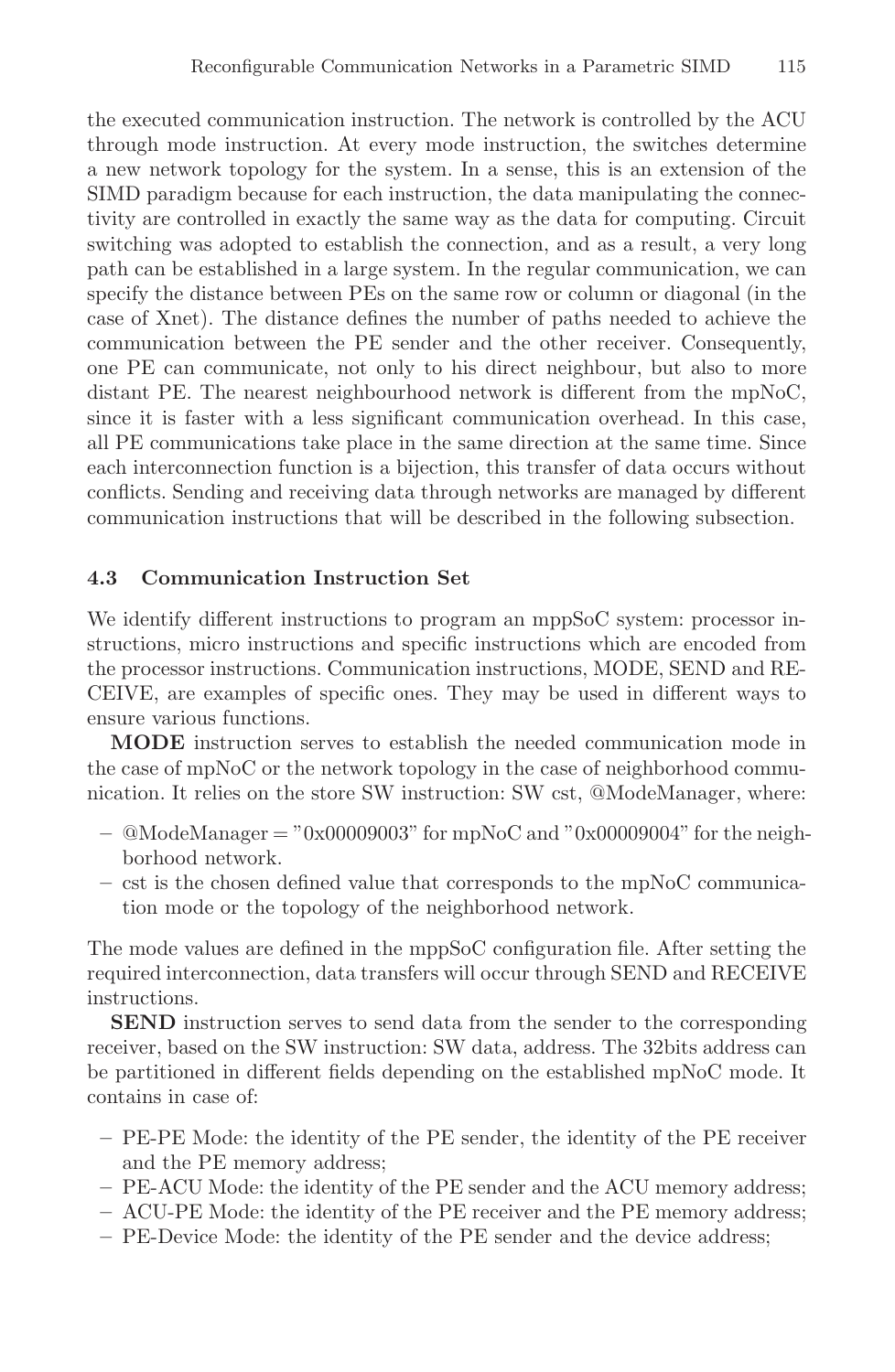- **–** ACU-Device Mode: the device address;
- **–** Device-PE Mode: the PE memory address;
- **–** Device-ACU Mode: the ACU memory address.

In the case of regular communication, address contains the distance, the direction and the memory address. There are eight constant direction values, defined in the mppSoC configuration file, that the programmer can specify to denote the eight possible router directions.

**RECEIVE** instruction serves to obtain the received data, relying on the load memory instruction: LW data, address. It analogously takes the same address field as SEND instruction.

According to his application, the programmer can use all instruction types to satisfy his needs. In the next section, we will present experimental results to validate the proposed mppSoC design.

#### **5 Experiments**

In this work, we have executed 3 algorithms: Matrix Multiplication (MM), reduction and picture rotation algorithms, written in MIPS assembly code. In fact, the GNU MIPS assembler has been modified to generate a binary which can be directly integrated in the bit stream of the FPGA mppSoC implementation. The assembly code can be then executed by mppSoC. Each configuration, operating at 50 MHz frequency, is generated in VHDL code and prototyped on the Altera Stratix 2S180 FPGA with 179k logic elements. The proposed system can be efficiently implemented also in any other FPGA family. Different interconnection networks are evaluated and compared with the implemented algorithms. Experimental results were obtained using the ModelSim Altera simulator to simulate and debug the implemented design and the Quartus II which is a synthesis and implementation tool [16] used also to download the compiled program file onto the chip.

#### **5.1 Matrix Multiplication**

One of the basic computational kernels in many data parallel codes is the multiplication of two matrices  $(C=AxB)$ . For this application we have implemented a 64PE mppSoC with mpNoC using two ICN fixed at compile time: a shared bus and a crossbar. As the space of the FPGA HW is limited, 64 is the highest number of PEs that we could integrate on the Stratix 2S180 when integrating the two mppSoC networks. They are arranged in 8x8 grid. The matrices A and B are of size 128x128, partitioned into 8 submatrices  $A(i,j)$  and  $B(i,j)$ , each of size 16x16. Each PE is attached to a 1 Kbyte local data memory. To perform multiplication, all-to-all row and column broadcasts are performed by the PEs. The following code for  $PE(i,j)$  is executed by all PEs simultaneously: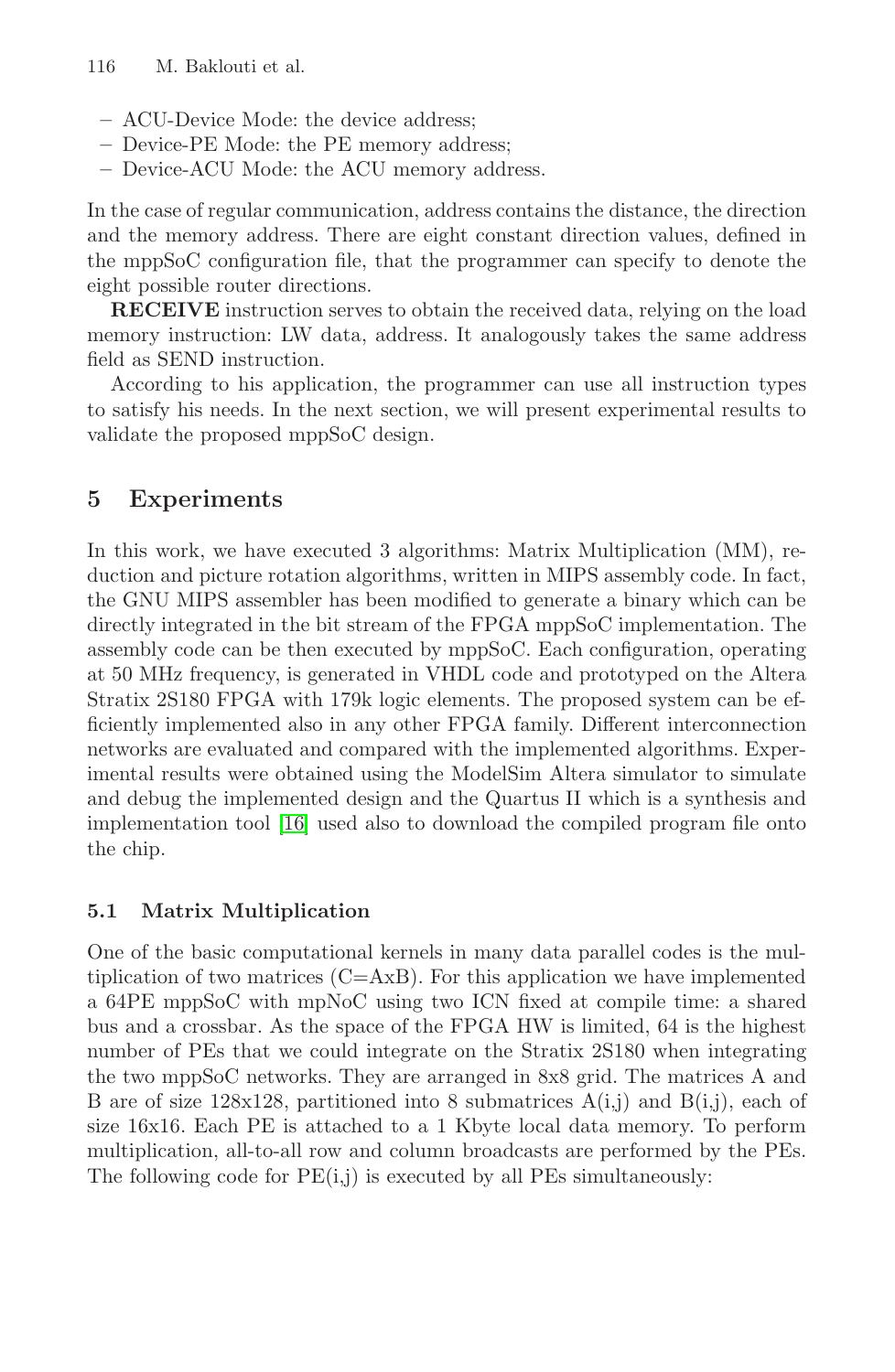for k=1 to 7 do send  $A(i,j)$  to  $PE(i,(j+k) \mod 8)$  /\* East and West data transfer \*/ for k=1 to 7 do send  $B(i,j)$  to  $PE((i+k) \mod 8, j)$  /\* North and South data transfer \*/ for k=0 to 7 do  $C(i,j)=C(i,j)+A(i,k)*B(k,j)$  /\* Local multiplication of submatrices \*/

Fig. 3 depicts the FPGA resource occupation and the execution time results. We validated that the architecture based on the crossbar interconnect IP is more efficient but occupies a large area on the chip. In fact, the full crossbar has the particularity to perform all permutations. However, its space on a chip is quadratic depending on the number of inputs and outputs. On the other hand, busses are relatively simple and the HW cost is small. However, we see that the execution time when using a bus is over two times higher than when using a crossbar. This is due to the fact that in a single bus architecture, one interconnection path is shared by all the connected PEs so that only one PE can transmit at a time. We have also tested the use of the neighborhood network (2D mesh selected at compile time) compared to mpNoC. In the mppSoC program we use the mode instruction with the needed topology value in order to change from one topology to another. Fig. 4 shows a comparison between 4 different ICN. As expected, the architecture based on regular network is the most effective for MM application. These tests show also that the torus network is the most appropriate neighbourhood network.



**Fig. 3.** Experimental results of running a MM algorithm on 64-PE mppSoC



**Fig. 4.** Execution time results using different communication networks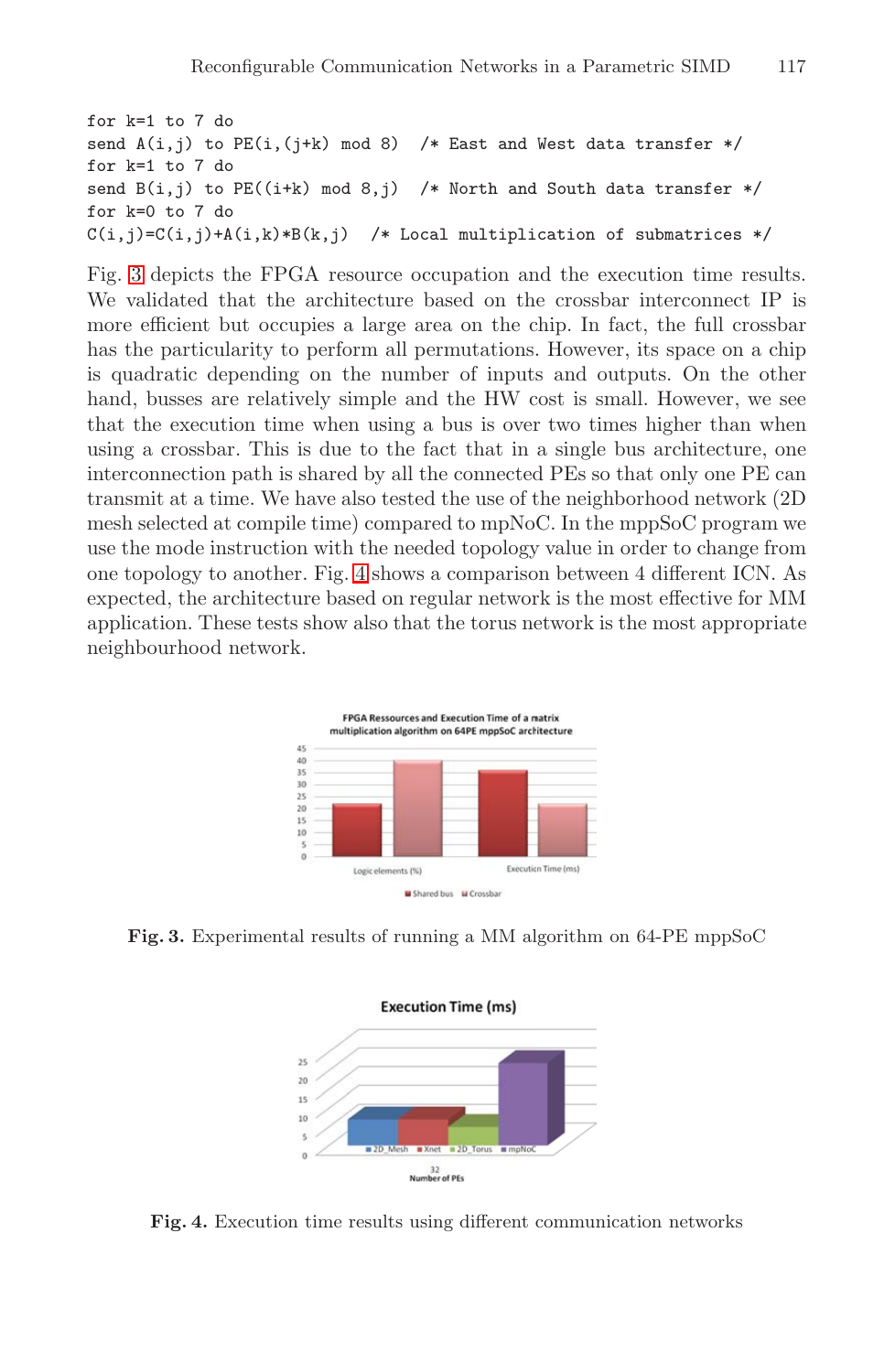#### **5.2 Reduction Algorithm**

The reduction algorithm [8] presents one basic image processing operations. When reduction computation is conducted in parallel, it is known that the computation can be completed with the minimum number of steps using a binarytree representation as shown in Fig. 5. To implement the reduction algorithm we use the recursive doubling procedure, sometimes also called tree summing. This algorithm combines a set of operands distributed across PEs [9]. Consider the example of finding the sum of M numbers. Sequentially, this requires one load and M-1 additions, or approximately M additions. However, if these M numbers are distributed across  $N = M$  PEs, the parallel summing procedure requires  $log_2(N)$  transfer-add steps, where a transfer-add is composed of the transfer of a partial sum to the PE and the addition of that partial sum to the PE's local sum. The described algorithm (sum of 16384 integers) is executed on mpp-SoC configurations with 64 PEs (2D and linear) and with topologically distinct interconnection networks (mesh/array neighbourhood network and a crossbar based mpNoC). Execution performances are then compared (Fig. 6). We note that the architecture of the used parallel system has also a great impact on the speedup of a given algorithm. We notice that the mppSoC based on the regular network is the most effective for this type of application. In the case of a completely-connected topology, the speedup is six times lower than when using a mesh inter-PE network. The two regular topologies, mesh as well as linear array, give approximately the same execution time. Indeed, the time obtained



**Fig. 5.** Parallel reduction computation using four processing elements



**Fig. 6.** Execution time on different mppSoC configurations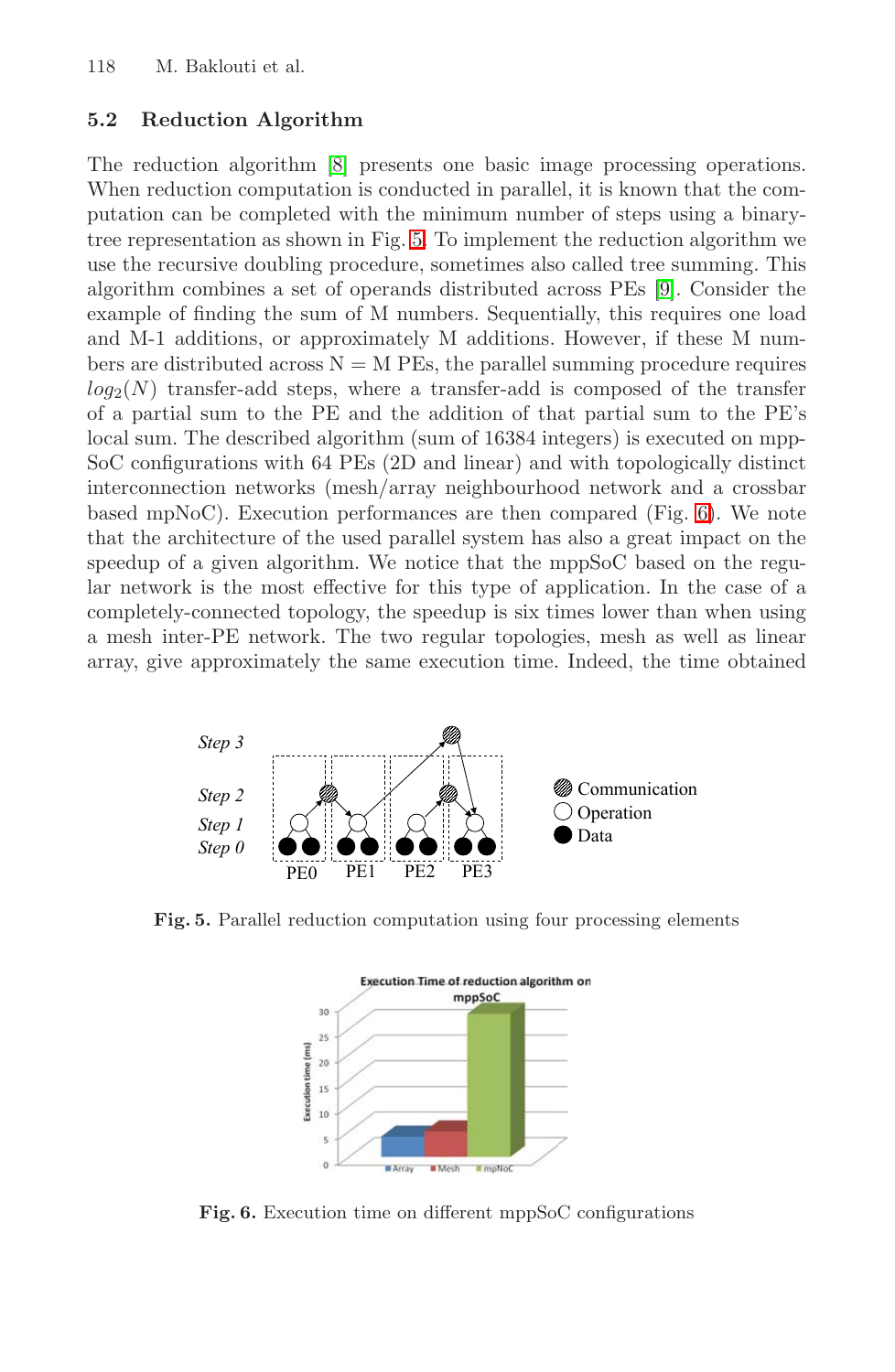

**Fig. 7.** Picture rotation



**Fig. 8.** System scalability/performance running a picture rotation algorithm on a Stratix 2S180

with a linear router is slightly lower than with a mesh router. This is due to the additional communication overhead introduced by the mesh router. So, the linear neighborhood network is the most effective of the reduction algorithm. These different results show also the flexibility of the mppSoC architecture and the high efficiency achieved by establishing a well mapped network topology to one algorithm.

#### **5.3 Picture Rotation**

In this algorithm, we realize 17161-pixel picture rotations. The resulting Lena pictures of Fig. 7 were provided by an execution of binary programs on our mppSoC FPGA implementation. The image rotation requires a non homogeneous data movement and I/O throughput requirements. That's why, we have used a crossbar based mpNoC to assure communications and to perform parallel I/O for reading and displaying the resultant image on a VGA screen. So the interconned network in this case is the mpNoC. Selective broadcast capability in this network is enabled by the mode instruction used in the program. We have also tested different number of PEs with variable memory size. Fig. 8 presents synthesis and execution results on various mppSoC designs. We notice a compromise between area and execution time. The results prove the performance of the proposed design. Indeed, when increasing the number of PEs (multiplying by 8) the speedup increases (5 times higher) and the FPGA area is multiplied by a factor of 4 which is an acceptable rate. The results show that the FPGA based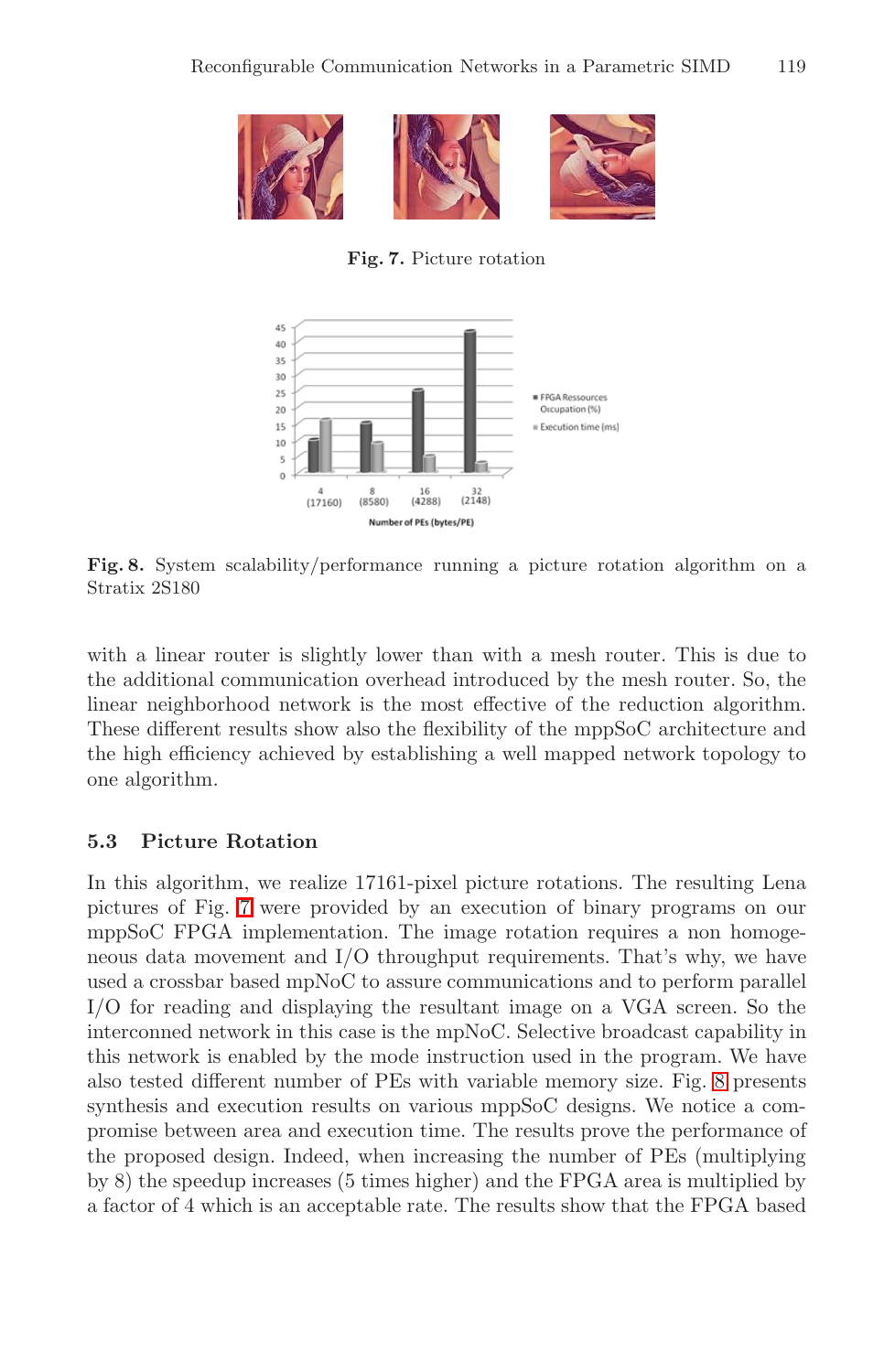implementation is inexpensive and can easily be reconfigured as new variations on the algorithm are developed.

From all previous experiments we demonstrate the effectiveness of reconfigurable and parametrical networks in a massively parallel system. These networks can perform neighboring as well as irregular communications to satisfy a wide range of algorithm communication graphs. The designer has to make the right choice between the two networks, depending on the application, in order to optimize the whole system performances. In fact, the flexibility and configurability of the mppSoC architecture, in particular its interconnection networks, allow the designer to generate the most appropriate architecture satisfying his needs. It is vital to have a flexible interconnection scheme that can be applied to the system design. The parameterization of the mppSoC is also a key aspect to easily tailor the architecture according to HW as well as SW requirements. The performances of the described system is found better than other architectures. Compared to the ASC processor [10] for example, our mppSoC achieves higher performances (40.48 Mhz with 64 PEs compared to 26.9 Mhz with 50 PEs in the ASC). The mppSoC PEs are 32bits instead of 8bits and contain 3 pipeline stages instead of 4. Compared to the SIMD architecture described in [13], mppSoC is more powerful since it includes a reconfigurable neighboring network rather than a static 2D torus network and it can respond to the irregular communications. In [13], data transfers are based on a global bus which may cause some excessive time since the bus has a limited bandwidth. In term of speed, compared to the H-SIMD architecture [6] mppSoC shows powerful results. In fact, for matrices of size less than 512, the H-SIMD machine is not fully exploited and does not sustain high performance. However, mppSoC is parametric and can be fitted in small as well as large quantity in one FPGA. With a matrix size of 200 the H-SIMD makes 7ms to achieve the computation compared to 5ms obtained when executing multiplication of matrices of size 128 on mppSoC. This comparison prove the high performance and the efficiency of mppSoC.

### **6 Conclusion**

This paper presents a configurable SIMD massively parallel processing system prototyped on FPGA devices. MppSoC can be parameterized to contain several PEs with variable memory size. It is characterized by its reconfigurable communication networks: a neighborhood network and an mpNoC dedicated to irregular communications. Including or not an mpNoC in a given mppSoC design is a trade-off between the cost in term of silicon and the advantage in term of performance and flexibility. To evaluate the mppSoC system we have implemented different sized architectures with various configurations for three representative algorithms. The flexibility of the architecture allows to match the design with the application and to improve the performances and satisfy its requirements. Future work deal with the choice of the processor IP. The ACU for example is not reconfigurable in itself but can be replaceable by an equivalent soft processor or a self designed ACU. The PE could be also obtained by reducing the ACU.